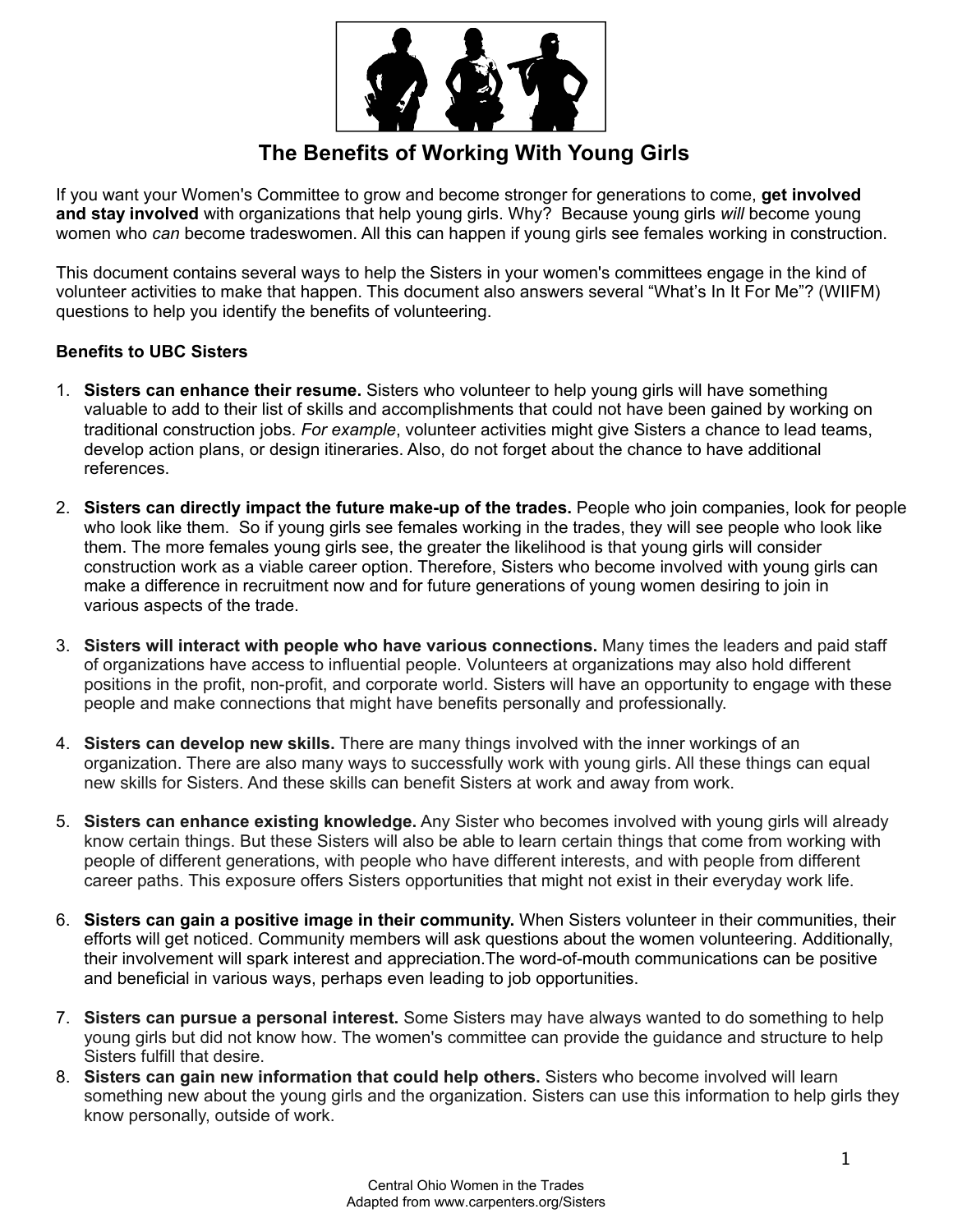9. **Sisters will develop personal pride and satisfaction.** Whether helping young girls on a short-term building project or in a long-term mentoring role, Sisters will be able to see the positive results of their contributions. These results can range from seeing a young girl smile after completing a building project to having a young girl ask for more information about working for the UBC. Sisters who contributed to these results *can just feel good* about their role in some young girl's transformation and sense of accomplishment.

### **Benefits to Young Girls**

- 1. **Young girls may seriously consider construction as a career option.** Construction is still very much considered a "man's job." As young girls are exposed to more women who work in the construction industry, they will see that construction can also be a "woman's job."
- 2. **Young girls and women will have an increased number of mentors.** As more young girls make construction their career choice, there will be more women to serve as mentors. Bottom line, the support will continue to grow as new Sisters join the trades.
- 3. **Young girls will see role models in action.** Young girls often have not experienced working with tools. So they will see Sisters demonstrate different strengths and capabilities. Young girls will also have an opportunity to work along side Sisters who are using these tools. This volunteer working relationship will promote potential that has not been explored, creating an atmosphere of self-confidence and pride for the girls involved.
- 4. **Young girls will receive encouragement and support to achieve goals.** Young girls often have selfesteem problems. And even though they desire to achieve goals, they need direction on how to achieve those goals. These goals might be personal or professional.
- 5. **Young girls will develop new and different perspectives about the construction industry.** By working with Sisters, young girls will see that the trades has a diverse workforce. Young girls will also see women with skills comparable to men. So Sisters will have an opportunity to communicate, through show-and-tell, that skill in the construction industry is achieved through training, not through gender.
- 6. **Young girls will develop technical skills to help them succeed.** By helping young girls with construction projects, Sisters will have a chance to help them overcome fear and intimidation related to construction work. Sisters will also help eliminate any mystery involved in working with tools, as well as eliminate the perception that construction work is only for men.
- 7. **Young girls will develop relationship skills to help them succeed.** Teamwork is one critical skill in the construction industry. Sisters will have an opportunity to show young girls the value of teamwork and ways to work effectively as a team member. These are relationship skills that young girls can apply to several areas of their personal, school, and professional lives.
- 8. **Young girls will develop knowledge about the construction industry.** In addition to skills, young girls will learn about things like the culture of the industry, the positive aspects about working in a trade where women are paid the same as men, the challenges of working in a trade dominated by men, and ways to succeed in the industry. These are realistic issues that will help young girls make informed decisions about where to work.

(more)